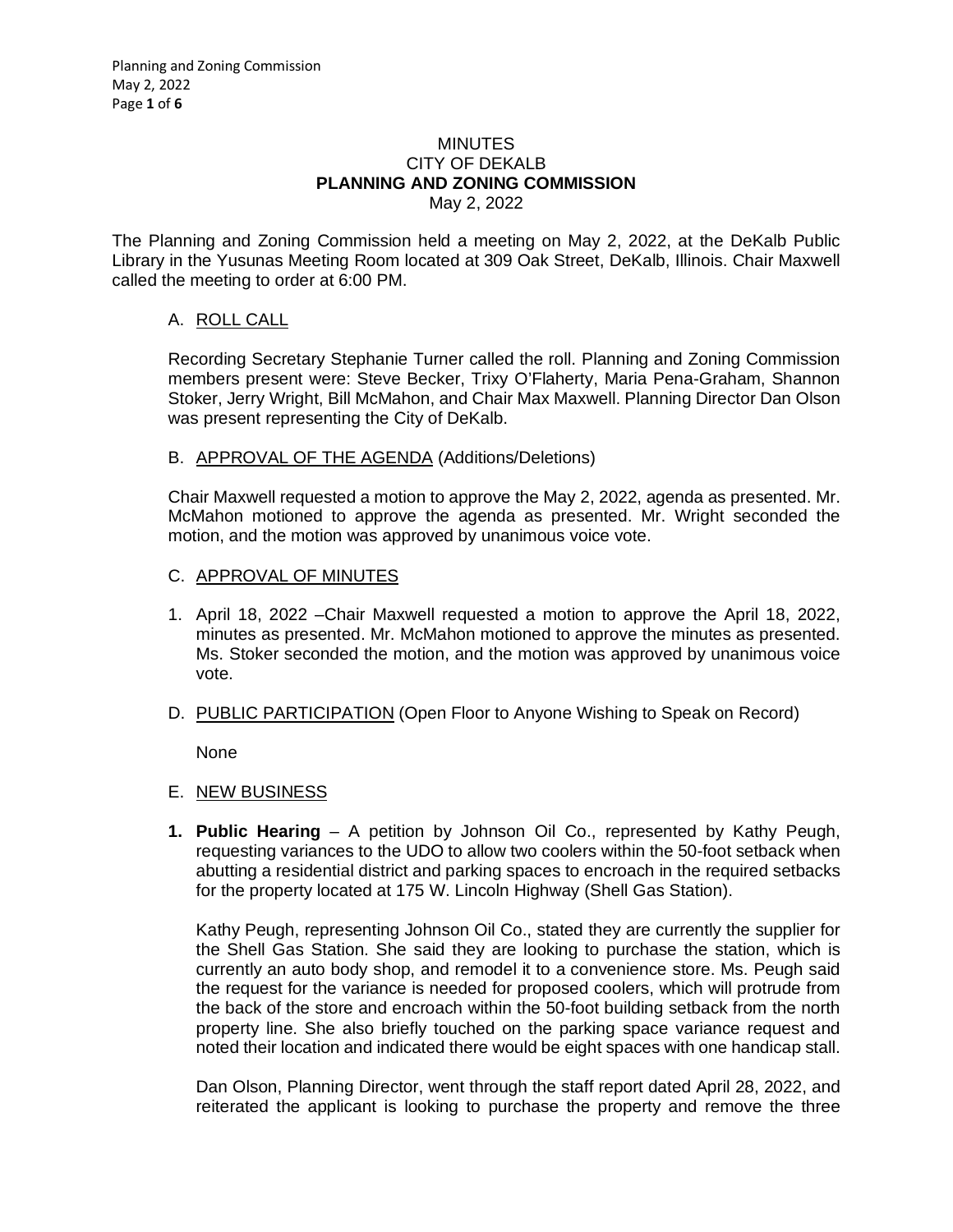service bays to put in a convenience store. He noted the fuel sales will still be in place. Mr. Olson said the applicant has provided a revised plan based off correspondence provided by an adjacent property owner after the agenda was posted.

Planning Director Olson detailed the applicant's request for a variance from the 50 foot building setback to the north for the coolers due to the adjacent property being residential and the subject site zoned "GC", General Commercial. He also explained the parking space setback variance request along the front, side, and rear lot lines.

Mr. Olson informed the Commission the owners Los 3 Burritos Restaurant to the west voiced concerns about the side yard setback variance for parking. He mentioned the owners, Paula and Nick Tsiftilis, are concerned about the proposed parking spaces along the west property line of the gas station being too close to their building and interfering with their business operations. Mr. Olson noted the restaurant owners said the parking would interfere with access to a service door and an air conditioning unit on the east side of their building. He went on to report on the updated site plan and stated the side yard setback variance request along the west property line has been removed. Mr. Olson stated there are eight parking spaces in the northeast corner and along Park Avenue, which will be striped and exceed the number of spaces required.

Planning Director Olson described the floor plan layout for the convenience store, showing the coolers towards the back of the store, and stated there is no other possible location to place the coolers. He showed a photo of an inside and outside view of the cooler at another location. Mr. Olson explained there would be a new fence installed along the north side of the property, consisting of a two-foot retaining wall and a fourfoot-high fence. He added this will provide screening between the residential and commercial area as required in the UDO.

Planning Director Olson reviewed the criteria for variances in the staff report. He said meeting the 50-foot setback is difficult because the existing building is almost entirely in the setback itself. He added meeting the setback requirement would make this site of no use and impossible to develop with the intended uses. Mr. Olson also mentioned the applicant did not cause the variance request, but is due to the size, layout, and age of the lot. Mr. Olson said auto service bay operations have decreased and a convenience store would be more useful for the site. He noted they have met all the criteria for a variance as stated in the UDO.

Mr. Olson addressed the public input received for this request. He said Kevin and Carrie Olson of 230 West Locust Street sent a letter of support. He mentioned an email was received from Jane Anderson of 121 Park Avenue voicing her concern of the location turning into a convenience store. Mr. Olson noted he replied to Ms. Anderson by pointing out a convenience store is a permitted use and is not a part of the variance request in front of the Commission. Mr. Olson stated one final e-mail was received from Paula and Nick Tsiftilis of the restaurant to the west (Los 3 Burritos) regarding the parking setback which has been addressed with the applicant's updated site plan.

Planning Director Olson stated a sample motion to approve is prepared in the staff report, noting a date change in the plan of 5/2/2022.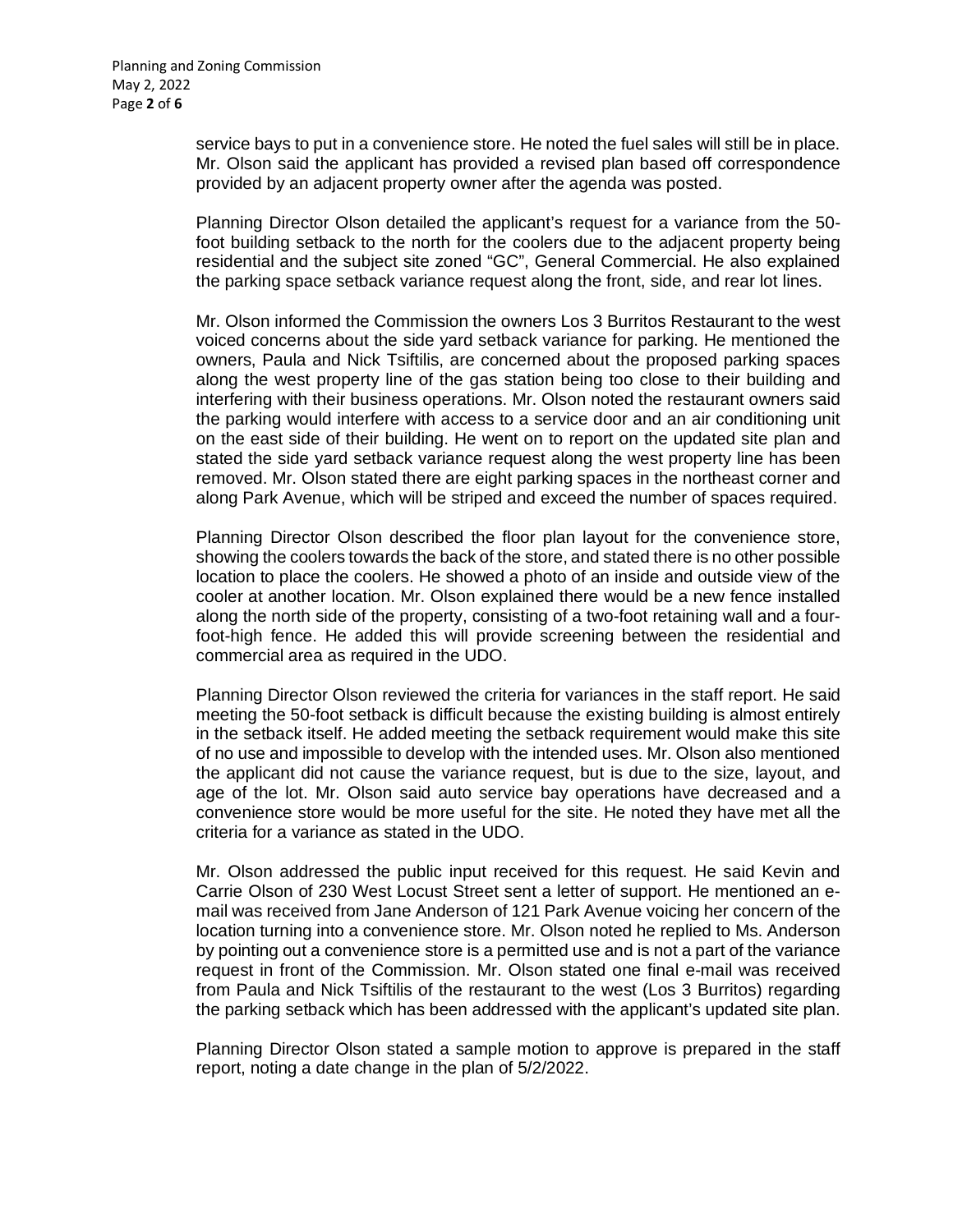Chair Maxwell asked if there were any comments or questions from the Public, in which there were none.

Chair Maxwell asked if there were any comments or questions from the Commission members.

Steve Becker inquired if there was a concern about sound coming from the coolers in regard to the neighboring properties. Kathy Peugh replied she does not have the exact decibels levels the coolers will produce, but it's similar to an air conditioner unit. Mr. Becker asked if she had any other locations that are as close to residences as this one. Kathy Peugh responded yes and there have not been any complaints about the noise levels the coolers produce. Mr. Becker said the only factor for him would be the noise and there doesn't seem to be a problem.

Bill McMahon questioned if the existing shed behind the building was going to remain in place. Mr. Bill Arhos, property owner, responded the shed will be taken down. Mr. McMahon compared the shed to the proposed coolers and asked if it would be the same amount of encroachment. Mr. Olson stated the distance to the north property line is about the same and it appears the coolers are a little bit larger than the existing shed. Mr. Arhos, owner of the property, informed the Commission the shed is eight feet wide and two feet away from the building totaling ten feet, the coolers would be two or three feet closer to the north property line.

Chair Maxwell stressed the Commission needs to take into account the setbacks were put in place long after the properties existed which makes things difficult, so he understands the variance requests.

Jerry Wright asked if the entrance would remain in the same location. Kathy Peugh replied yes, it will be made larger with double doors but in same location. Mr. Wright questioned if the handicap parking was the only parking along the south side of the building. Kathy Peugh responded yes.

Bill McMahon spoke on the updated site plan appeasing the neighbors to the west. He also pointed out no one to the north of the property replied with disapproval, so he would be approving the request.

Planning Director Olson informed the Commission the Tsiftilis' seemed content with the changes that were shown on the updated site plan.

Mr. Becker moved that based on the submitted petition and testimony presented and findings of fact, the Planning and Zoning Commission approve a variance to Article 5.08.04 of the Unified Development Ordinance (UDO) to allow two beverage and food coolers to encroach within the 50-foot building setback from the rear lot line when abutting a residential district and from Article 12.03.6 of the UDO to allow parking spaces to encroach within the required setbacks in the front, side and rear yards for the property located at 175 W. Lincoln Highway as shown on the site plan dated May 2, 2022 and labeled as Exhibit A.

Mr. McMahon seconded the motion.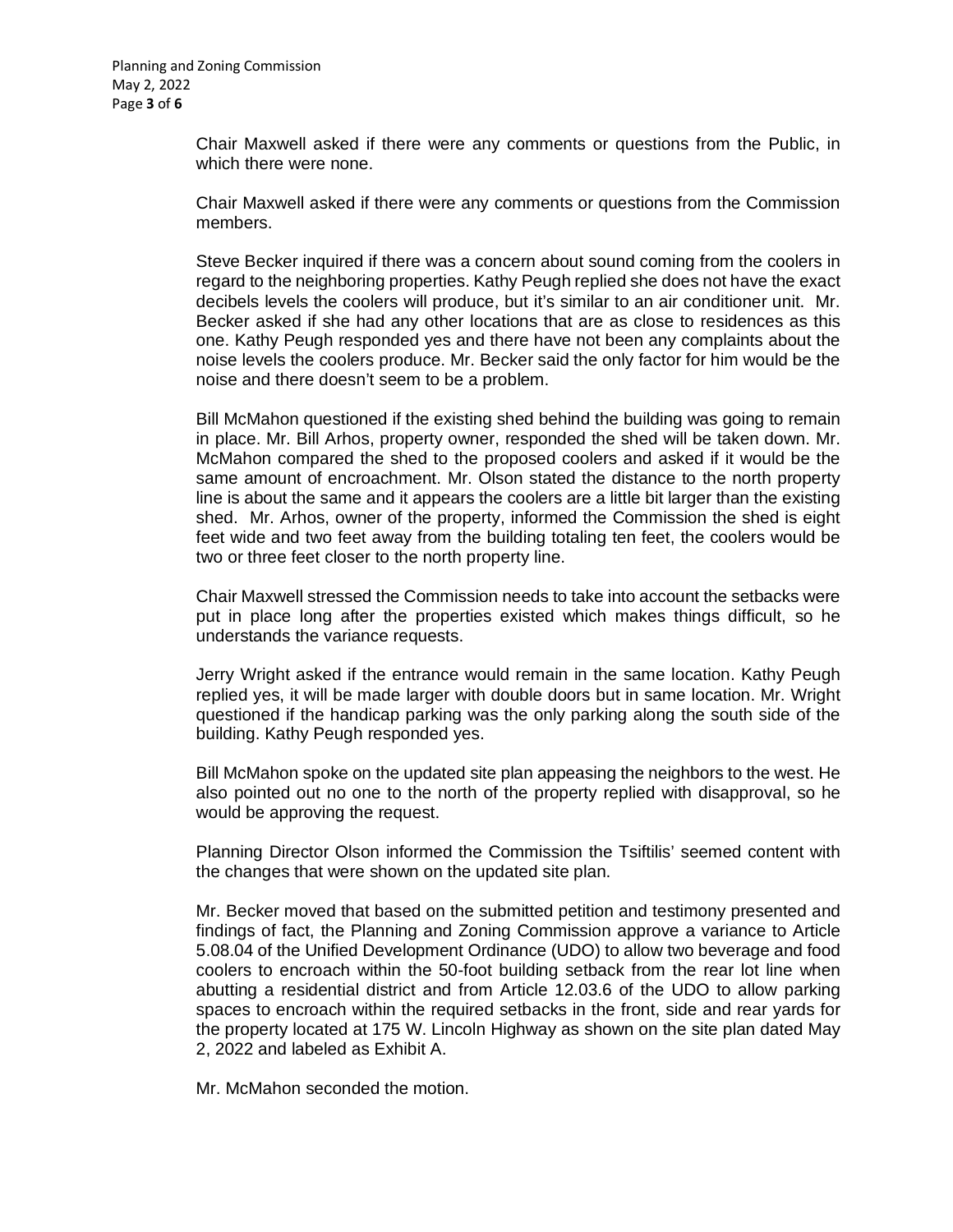A roll call vote was taken. Mr. Becker – Yes, Ms. O'Flaherty – Yes, Ms. Pena-Graham – Yes, Ms. Stoker – Yes, Mr. Wright – Yes, Mr. McMahon – Yes, Chair Maxwell - Yes. Motion passed 7-0-0.

### F. CONSIDERATIONS – Discussion on the 2022 Comprehensive Plan Update

Planning Director Olson spoke on the updates to the Comprehensive Plan that have taken place between the last meeting (April 4) and this meeting. He explained the updates to the 2022 Land Use Plan Map have been looked at block by block and parcel by parcel.

Mr. Olson discussed one of the land use categories on the Comprehensive Plan Land Use Map, which is Residential. He noted it is split between low, medium, and high density, which is based on number of dwelling units per acre. He mentioned the density ranges are the same as the 2005 Comprehensive Plan and include: low density at 0- 4 units per acre, medium at 4-8, and high at 8-12 dwelling units per acre. He added anything over 12 units per acre would have to go through the planned development process. Mr. Olson said Commercial was another category which is straightforward. He went on to discuss the addition of a "Downtown" category, which used to be covered by the Commercial land use category. He explained the addition of the "Downtown" land use category was due to a wide variety of uses in the central business district which has a distinct character and walkability with buildings constructed to the sidewalk. He added the "Downtown" category is characterized as retail, service uses, entertainment, and dining which is routinely found on the ground floor with residential and some limited service uses on the upper floors.

Planning Director Olson went on to discuss the Industrial category in the plan, leaving it as a general category to include all manufacturing, assembly, fabrication, warehouse, research parks, distribution and "high tech" industries. He explained the next category of Institutional, which includes government facilities, non-profit, religious organizations, and public/private schools. He mentioned the Open Space category included parks, golf courses, natural areas, water features, wetlands, floodplains, and low-lying farmland. Mr. Olson moved to the next category of Transportation and Utilities, which covered roads and utility corridors, railroad rights-of-way, utility rightsof-way, and the DeKalb Taylor Municipal Airport. The Agricultural category was the last one and is defined as crop farming, timber, orchards, horticulture, animal husbandry, and equestrian purposes.

Mr. Olson reviewed the draft land use map showing the large industrial areas on the southeast side of DeKalb near I-88 and Peace Road and along Gurler Road down to Keslinger Road. He added the Industrial area continues north along Peace Road to Wirsing Parkway and adjacent to the Airport property. He noted the largest change to the plan from the 2005 Plan was reducing the amount of single family residential that was planned in the mile and a half area beyond the City limits. Mr. Olson explained the amount of new single family residential was scaled back to primarily the current corporate limits due to the slow housing growth. The change in land use in these areas went to Agriculture. He mentioned there were some parcels contiguous to the City limits that were designated as future single-family residential. Mr. Olson added there are a good number of lots that are platted for single family homes that are vacant, however could be built upon in the future. He gave the examples of Bridges of River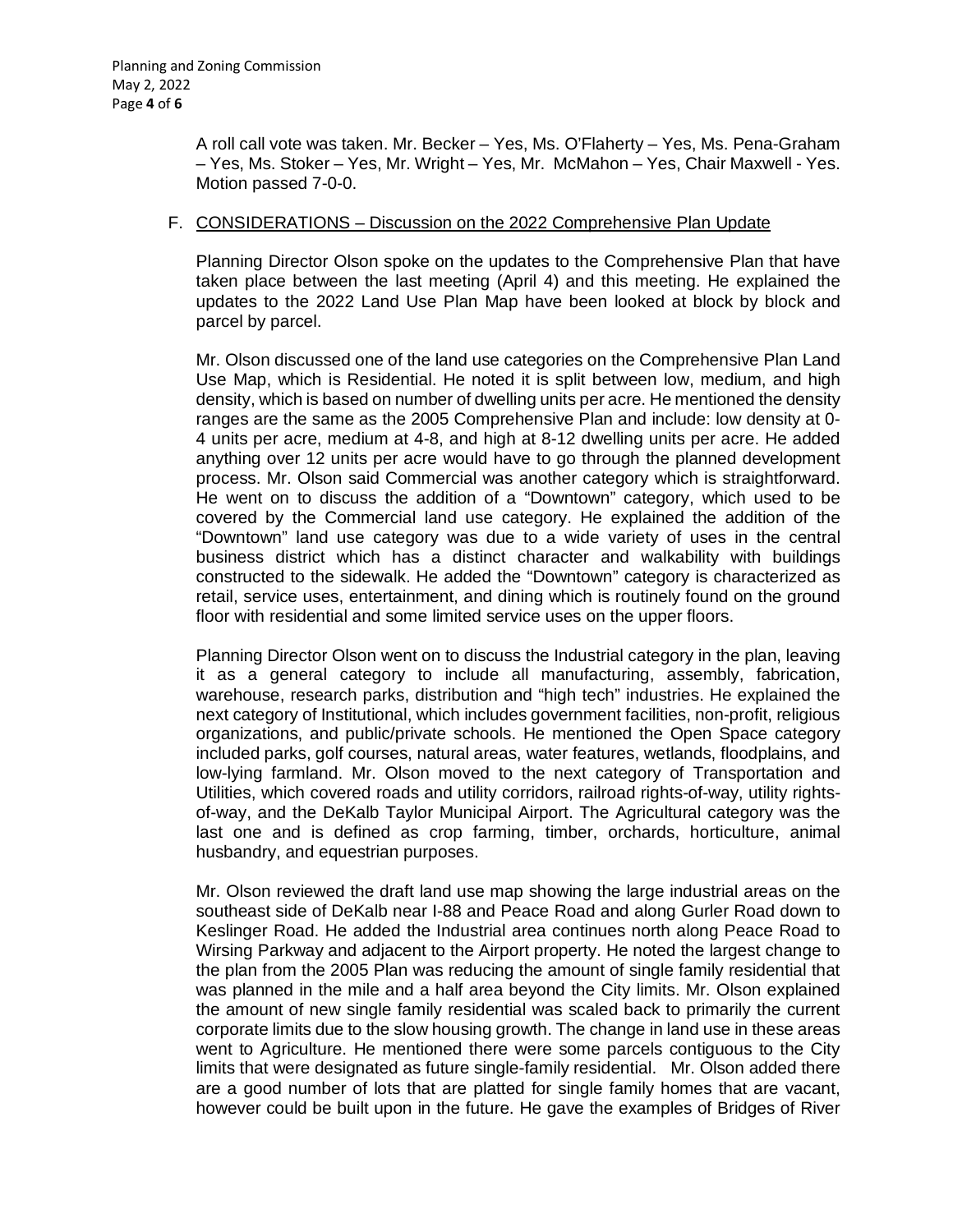Mist and Irongate. Planning Director Olson told the Commission the limiting of annexing large amounts of new single family residential corresponds with DeKalb County's Land Use Plan.

Planning Director Olson discussed the need to look at South Fourth Street as possibly being an overlay district or future corridor study area. He also pointed out Pleasant Street has several lots zoned commercial but have residential uses. He noted the recommendation along Pleasant St. is to recognize the residential uses and to designate them as continuing in the future. Mr. Olson said the next step is to add an implementation chapter to the plan. He mentioned next steps include continuing discussions with the Commission and to have a couple open houses for the public to comment. After the open houses, the plan will be to revise the plan accordingly and to conduct a public hearing in front of the Commission. Mr. Olson said the final step would be to submit the plan to the City Council for approval after the Commission's recommendation. The goal is to have the plan approved by the end of August.

Mr. Olson explained the breakdown of land uses, change in acres, and percentage change in land uses as shown on the chart on page 57 of the draft plan. He stated low density residential was reduced quite a bit, high density residential increased, commercial was down, industrial and institutional increased, and open space decreased. He concluded by indicating the Agriculture land use increased dramatically due to the reduction of the single-family land use designation in the mile and a half planning jurisdiction.

Keith Nyquist, of 18 Greenwood Court, expressed his appreciation to the Commission for working on updating the Comprehensive Plan. Mr. Nyquist questioned the planned development process for a specific parcel at 2239 Sycamore Road (former NIU Art Annex Building). He believed the future land use map showed this parcel to be recommended for a mixed use of high-density residential and commercial. Planning Director Olson responded that Mr. Nyquist is correct, and property is shown as mixed use. He added no development proposal as come forward for that site. He went on to say the parcel is currently zoned single-family residential so if anything comes forward, it will have to go through the Planning and Zoning Commission for review and approval including public hearing. Mr. Nyquist expressed his disapproval if high-density residential was to be built on the parcel. Mr. Olson stressed if something came forward there would be notification to any property owner within 250 feet of the site and advising them of the public hearing. Mr. Nyquist said he looks forward to discussing this at a future meeting.

Chair Maxwell asked if there were any comments or questions from the Commission members.

Chair Maxwell inquired about the property at Blackhawk Road and W. Hillcrest Dr. and if it will be listed for sale. Planning Director Olson answered yes, but the City will be in control of what is put at the location since we are the property owner. He added they will be looking for mixed use (commercial, residential) which fits in with the Annie Glidden North "AGN" Plan.

Chair Maxwell questioned the architectural distinctions between houses in developments, specifically asking about restrictions of two homes being built next to